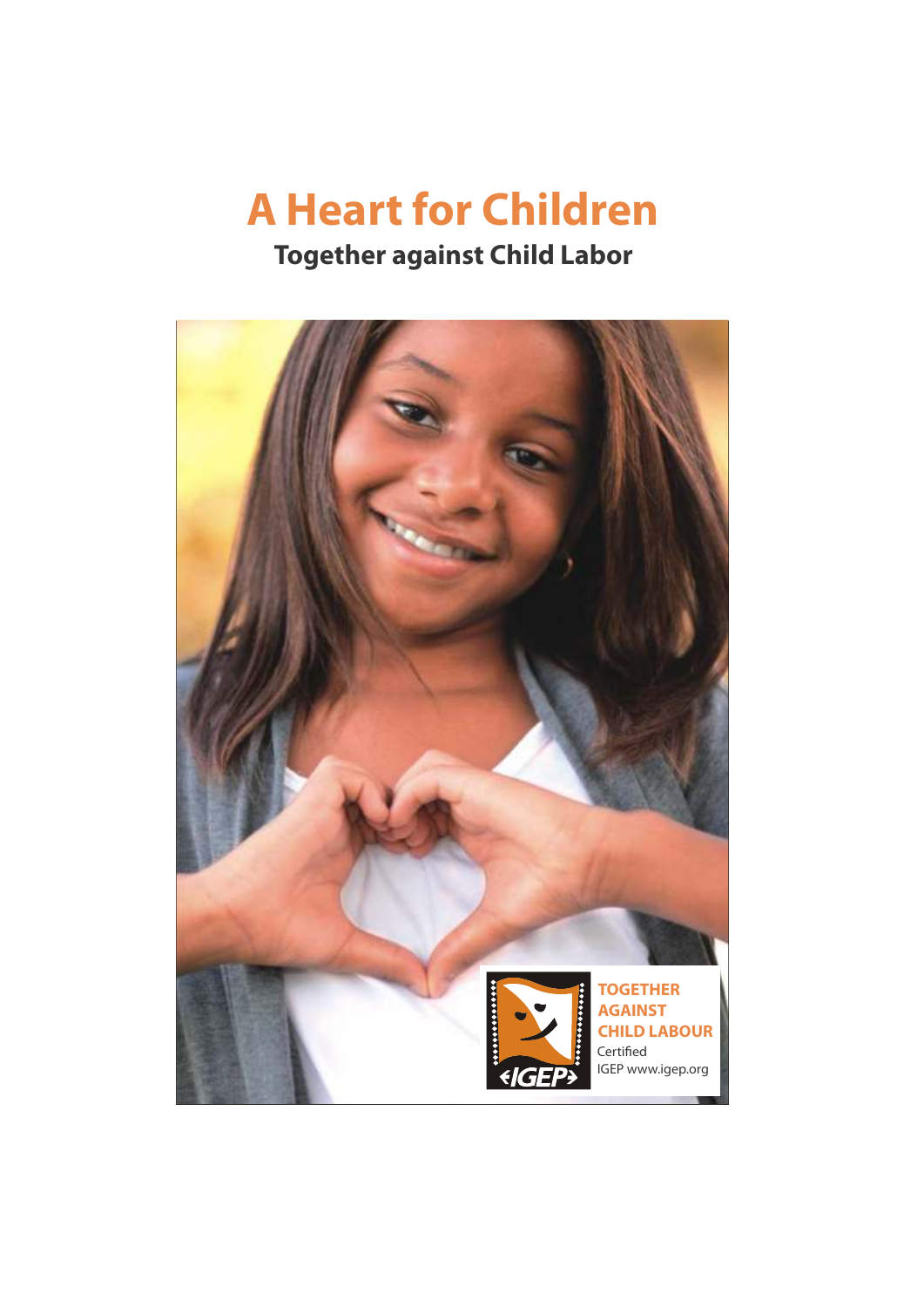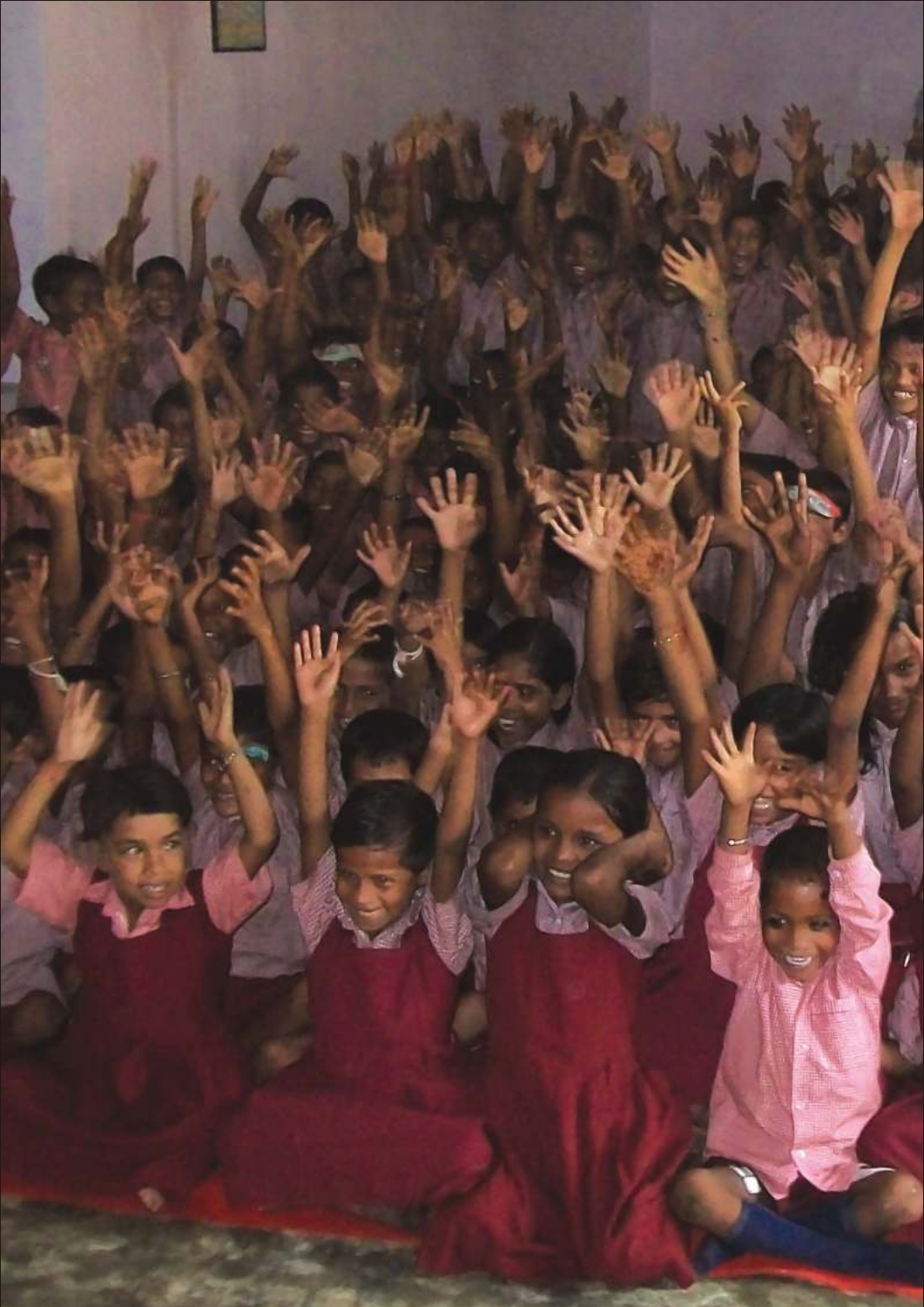

**Your partner for certification against child labor and for practicing social responsibility**

# **Content**

| Design & Printed by              |
|----------------------------------|
| Creative Shrine                  |
| New Delhi 1/2013                 |
| Copyright Dr. Dietrich Kebschull |

# 3 8 9 12 Introducing IGEP… Certification of natural stones Label / Sticker / Seal Examples of corporate social responsibility and implementation of projects Image Dr. Dietrich Kebschull

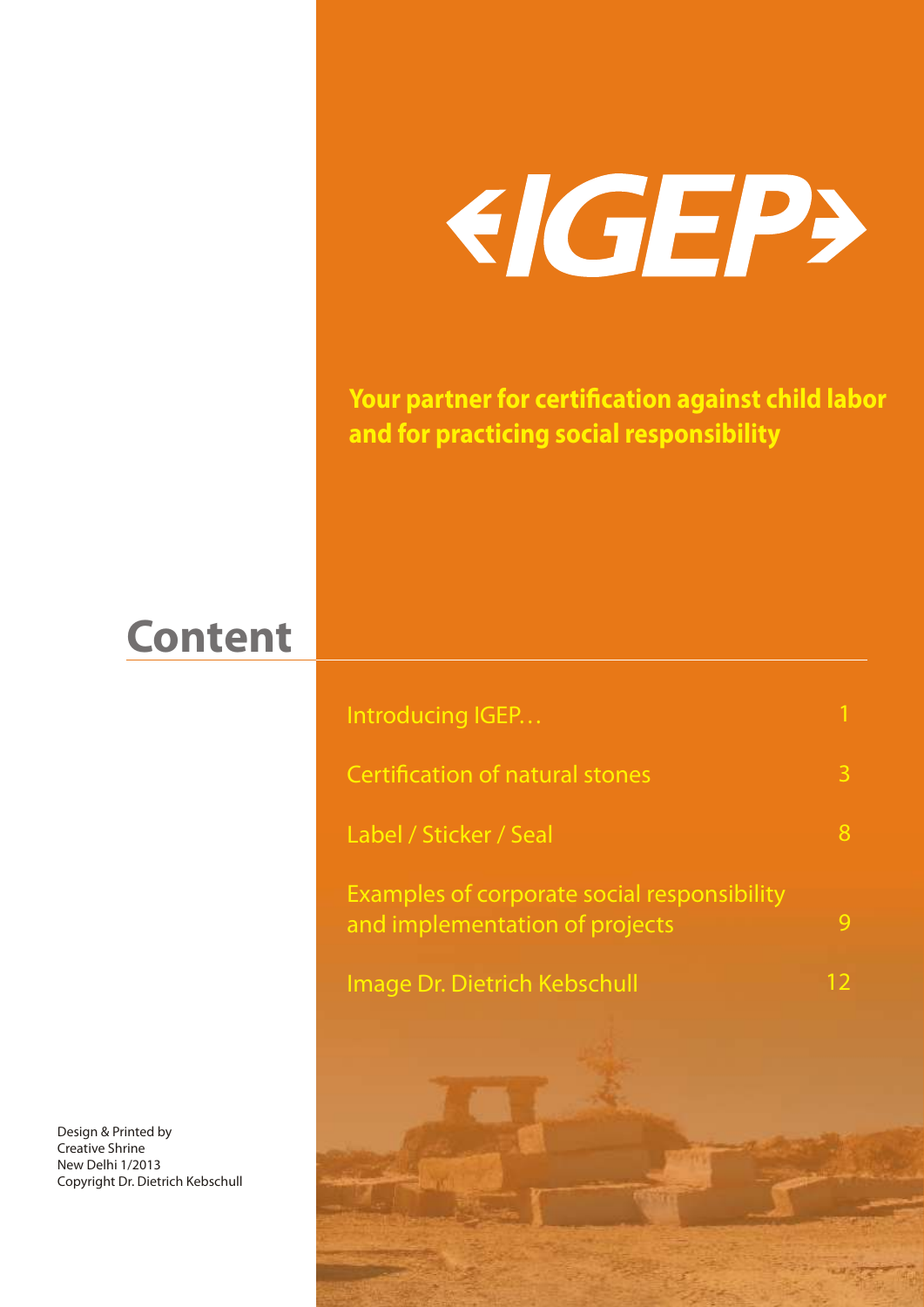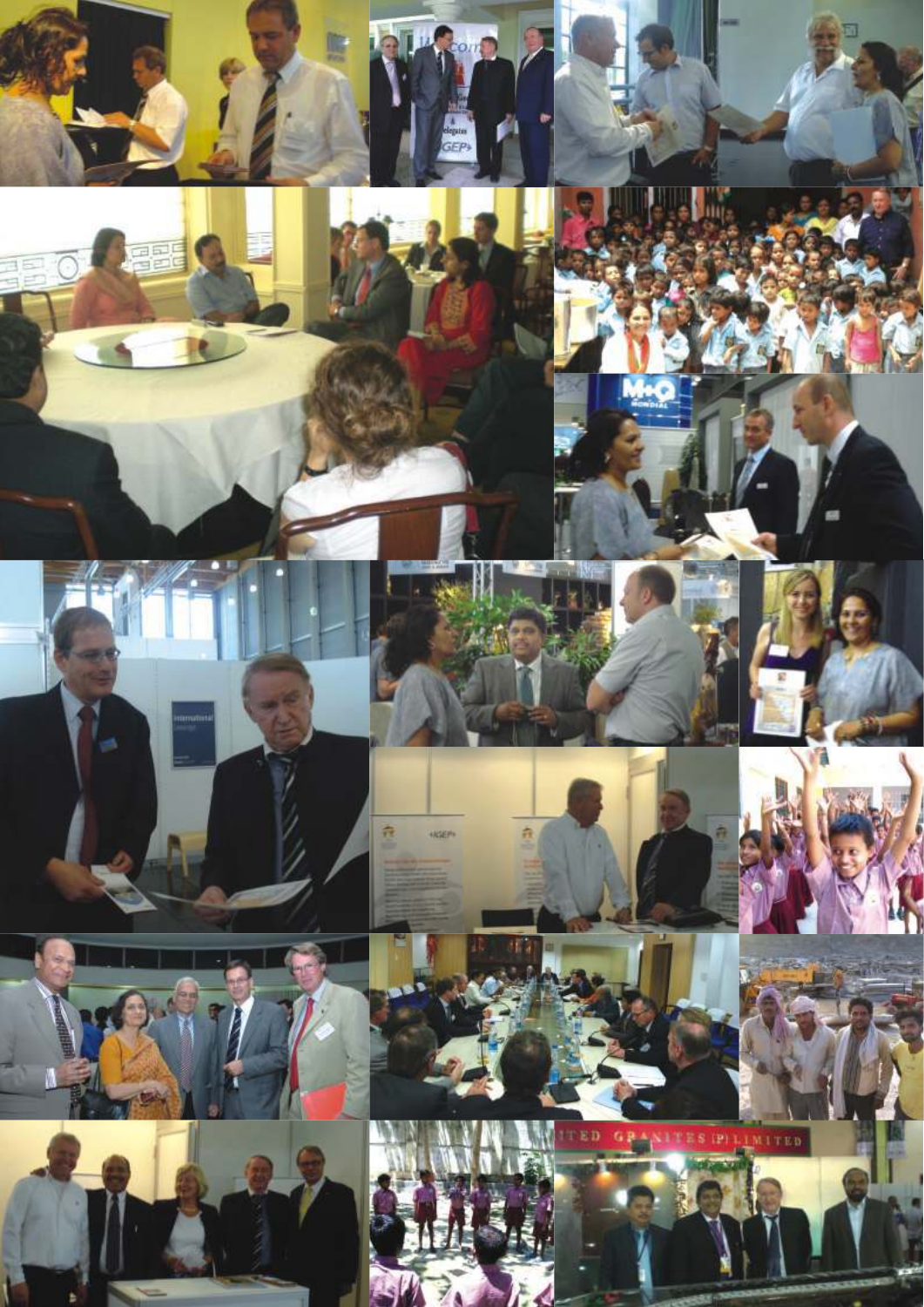

# **Introducing IGEP…**



#### **Who we are:**

- An independent organization, existing for over 20 years, offering certification against child labor and of adherence to social as well as environmental standards
- 2009 ISO approved base of operations with the offices in Gurgaon/New Delhi and Chennai
- An internationally recognized and successful organization, under leadership of a German professional
- Operational cooperation programs with Rugmark and other child protection initiatives
- Trustworthy and effective relationship maintained with political and administrative apparatus, industry associations and private businesses
- A non-profit, socially committed supporter of child care and social welfare projects





#### **What we offer:**

- Comprehensive testing and certification activities of the entire value chain of natural stones
- Capacity of comprehensive treatment of the entire Indian natural stone export sector
- Successful, simple and secure settlement system with verifiable high transparency
- Comprehensive information and advice on economic and legal issues concerning foreign trade , technology transfer and investment
- Proven record of delivery, advice and cooperation consultancy for foreign trade
- Full range of services at most favorable rates, max. 1% - fob as a partner contribution



#### **How we work:**

- Advising partners on terms and settlement of export transactions
- Completion of the certification agreement with all stakeholders (importer, exporter, auditors)
- Initial test involving IGEP and exporters/company owner
- Documentation of the test results and common definition of amendments
- Issuance of the certificate and agreement supported by handover protocol for the product label
- Performing repeated, unannounced inspections at irregular intervals
- Transparent, verifiable, ongoing documentation of supplies and cost contributions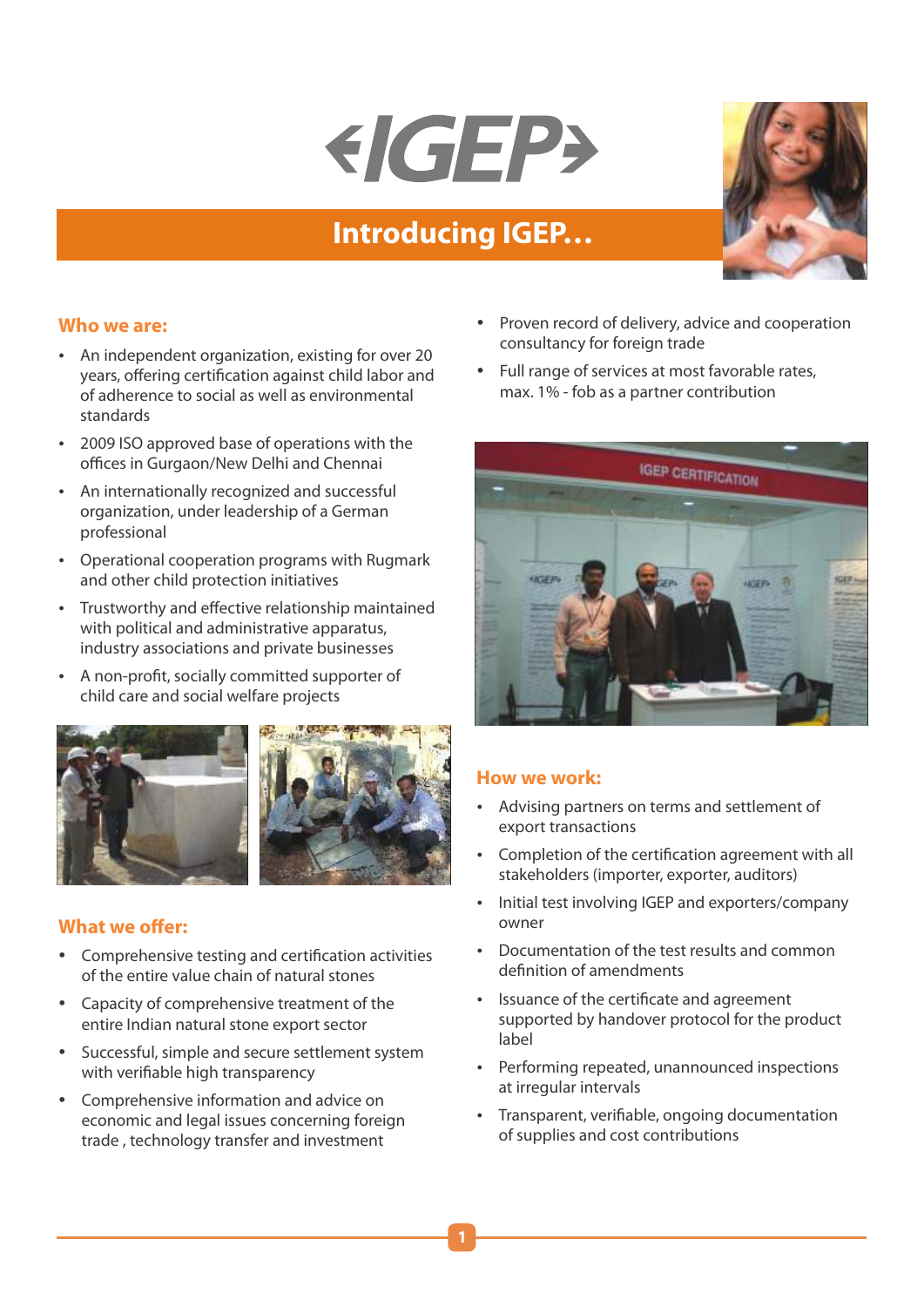

#### **Our Goals:**

- Elimination and prevention of child labor throughout the natural stone sector
- Implementation and enforcement of minimum social standards according to local legal requirements and international agreements
- Creation of a just and fair wage system and promotion of welfare institutions
- Enforcement of labor protection standards for quarrying and processing
- Compliance with labor standards with respect to international agreements and recommendations (e.g. ILO)
- Raising awareness of penalties for violation of the standards
- Promotion of health care facilities, social care, education and training
- Protect the reputation of the export as well as import sector of natural stones
- Sustainable and transparent imports of natural stones

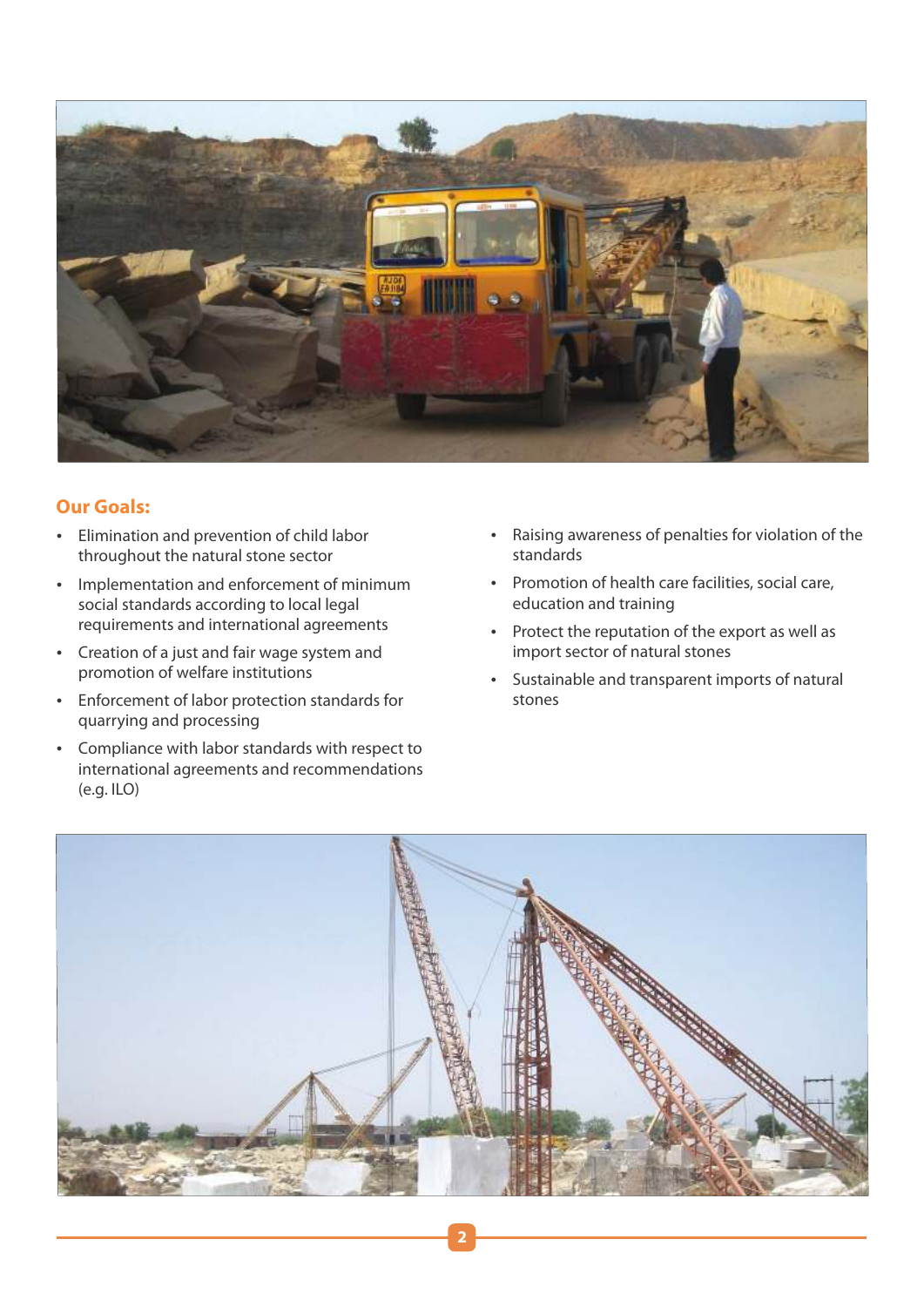# **Certification of natural stones**

India is the world's largest producer and exporter of products from granite and other natural stones. Since 1970 this market position has been successfully extended by application of technically advanced mining and processing methods. A particular strength of Indian suppliers is the production and export of grave stones, slabs, tiles, monuments and statues. They meet the highest quality requirements as well as the most demanding technical standards and specifications.



#### **A branch of industry under suspicion**

The manufacture of natural stone products secures thousands of jobs guaranteeing the livelihood of families who have no other income and employment opportunities. It allows them to get access to medical care and offers children from poorer sections of society chances of education and vocational training. The natural stone industry opens up better prospects for the further development of entire regions.



In the recent past, however, these options are increasingly in danger. Activists and nongovernmental organizations in large-scale campaigns raise the accusation that Indian natural stones are mined and processed in large scale by children. Some German federal states, cities and communities therefore have been recently preparing regulations that are intended to prevent the purchase and use of "stones with child labor". The cemetery statutes of various German municipalities already demand that grave times can only be established if the non-use of child labor has been proven safely through certification in all stages of their production, processing and transportation. Other communities are obviously willing to join these examples. Furthermore it is likely that the demand for relevant certificates appears in public procurement of natural stones, especially for the design of public spaces and facilities, in building and civil engineering projects of public support.

This development affects the whole natural stone trade, the stonemason industry, construction companies, as well as garden and landscape designer. Final settlement of all legal issues in this context, especially with regard to European law and the rules of the World Trade Organization (WTO) on the prohibition of discrimination, will take some time. Doubts about the adequacy of the approach seems quite appropriate, especially since it is the honorable and traditional branches of industry in the main who have unfortunately come under suspicion. This has threatened a successful industry and many thousands of lives in the country of India. Given the ongoing propaganda against the natural stones, it is advisable to already adjust to the coming regulations, requirements, prohibitions and effects on trade. Even if some experts claim that the regulations are inappropriate and excessive, the stone industry is well advised to understand and adhere to these standards. This is the best way to eliminate distrust – however small – amongst individual buyers, government agencies, and the general public.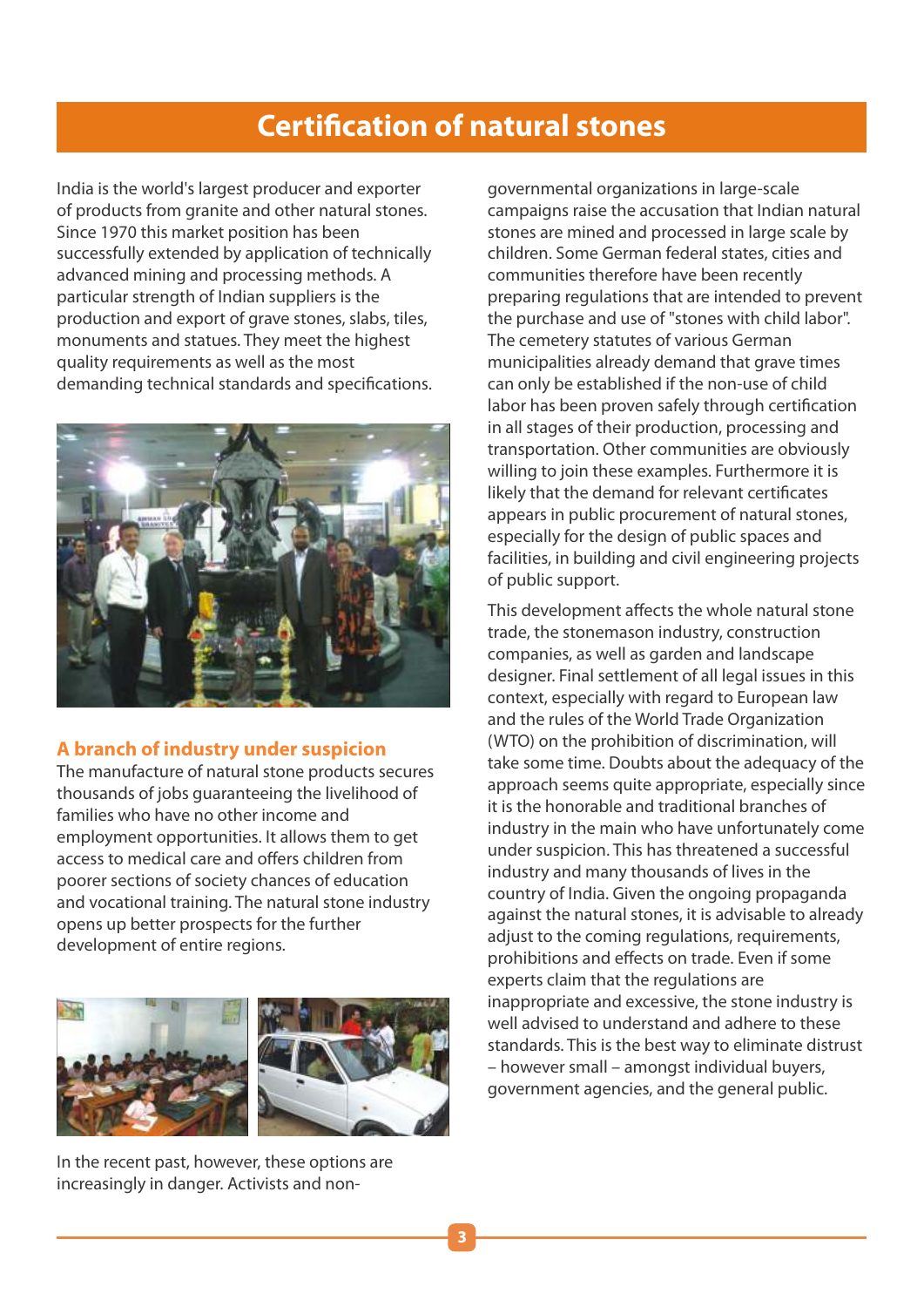#### **Principles of certification by IGEP**



The examination and certification of natural stone products for export is possible. It is offered by IGEP, an independent and non-profit private company under German management, for the whole of India. IGEP already has more than 20 years of experience in the production control and certification of many industries such as those manufacturing carpets, shoes, leather garments and other leather products, textiles and clothing, house and home textiles, arts and crafts and gift items, jewelry, automotive components, etc. IGEP is the only organization with appropriate operational infrastructure in India to offer regular and comprehensive systematic control and monitoring of the entire value chain in the natural stone sector. It covers all activities such as:





- quarrying of stone blocks
- transport to processing plants
- cutting, polishing and trimming
- packaging, transportation and shipment

The trained inspection personnel will be assisted by the expertise and experience of the Rugmark

Foundation India and its inspectors, established since 1991/92. IGEP played an important role



introducing the Rugmark label for identification of carpets without child labor. To date India exported approx. 15 million rugs with the Rugmark label, the promise for carpets without child labor and socially responsible manufacturing. Rugmark and IGEP are closely linked with the design of the method and its first implementation. Rugmark's founding chairman, Dr. Kebschull, is head of IGEP Foundation and has volunteered for more than two decades, working for Rugmark as a consultant. Additionally Sharda Subramaniam, the IGEP



Director, is the voluntary head of Rugmark's secretariat. Rugmark Foundation India cooperated with IGEP since the Indian and German natural stone industry first contacted IGEP concerning certification issues. Rugmark has been prepared to contribute its knowledge and experience in the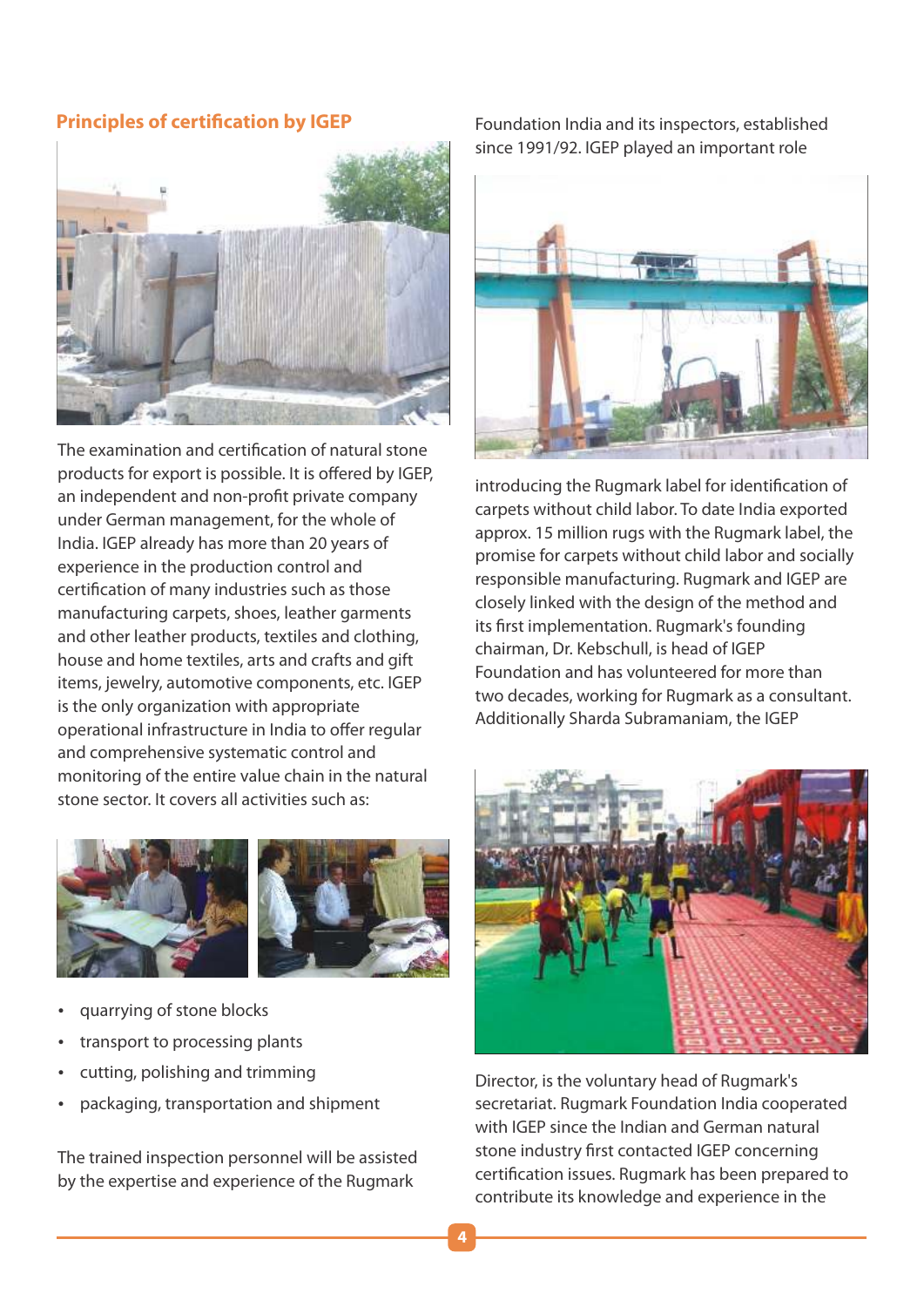monitoring of child protection, labor and social conditions of the natural stone production in close cooperation with IGEP. Inspectors of both organizations form this common assessment teams. To emphasize the same goals and common approaches, the established and well known Rugmark logo with minor modifications is used for stones too.

IGEP can thus build on long-standing and proven structures. There is also a positive, close cooperation climate with government agencies, industry associations, the private sector and civil society in India and with all major destination countries due to the many years of work in the development sector. IGEP was and is renowned for its constant commitment to a sustainable improvement of the living conditions, with focus on the poor and underprivileged sections of the population. Entrepreneurs, associations and government authorities are completely convinced that there are always common solutions helping to ensure socially responsible production and thus avoid poverty and further impoverishment. To ensure sustainability, financing of the certification process is not done by the state but by the willingness and ability of the companies involved.

#### **What is tested?**

The focus of the monitoring is - according to the public attention and the ethical and moral obligations - the prevention and elimination of child labor, according to the Indian law and the conventions of the International Labor Organization (ILO) of the United Nations. Due to the ongoing work of Rugmark, IGEP and identically oriented organizations as well as like-minded people, India is now going to eliminate the last barriers to the full ratification of ILO Conventions 138 and 182.

In addition to the controlled operations, a series of other social minimum requirements are checked.

These include in particular

- the exclusion of any form of forced or bonded labor (ILO Convention 29 and 105)
- compliance with the maximum hours of work and compliance with rest periods and holidays



- the payment of the wages and allowances being statutory and periodically adjusted
- the prescribed higher compensation for overtime, as well as surcharges for Sundays and public holidays
- the absence of any racial, ethnic, religious and personal discrimination , including payment (ILO Convention 100 and 111)
- the conditions for free association and freedom of assembly ( ILO Convention 87 and 98)
- the strict consideration of and compliance with health and safety regulations
- the creation of environmental awareness preventing serious damage to the environment as part of corporate responsibility



Experience shows that it is not necessary to control every square meter in a quarry or any machine in a processing operation 24/7 as a policing activity. As in other industries/ companies, experience has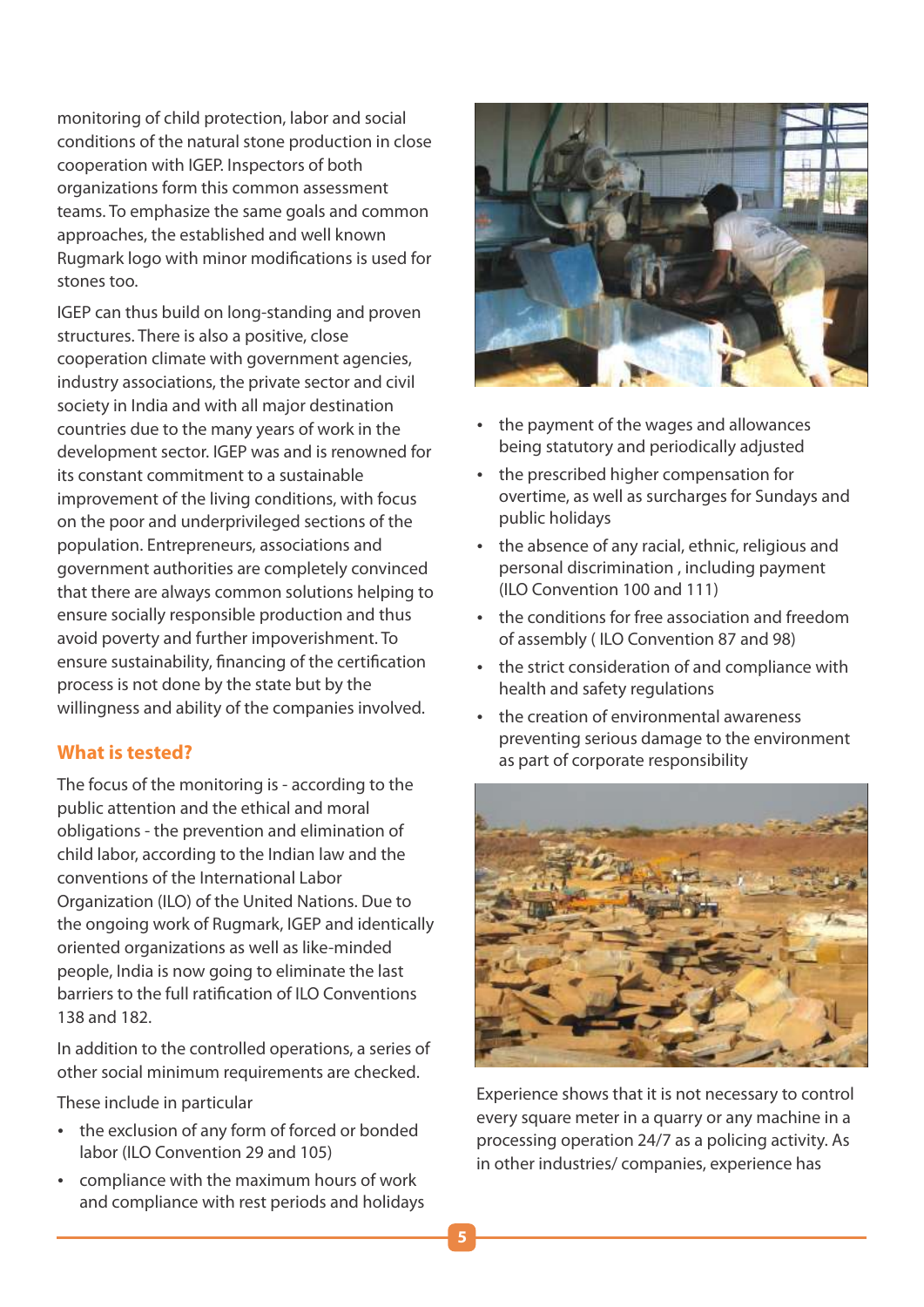shown very quickly to the industry that they can get sustained business and create permanent jobs only if they provide no cause for complaint. This is especially true for child labor. Detected child labor will lead to a loss of all jobs and therefore ultimately cause corporate collapse. In particular because of the generally drastically declining demand for handmade rugs, carpet manufacturers were exceptionally quick in establishing their own inspection team in the past, to avoid any negative surprises at Rugmark controls. In addition, rule abiding companies take care not to be pushed out of the market by companies that do not adhere to minimum standards of ethical and moral principles. Market and competition are thus - even in a country as large as India - much more effective in achieving desired results in a transparent and easier to monitor manner.

list is exactly verified in cooperation with buyers, associations and chambers, additionally it will be adapted to changes occurring over time.

To build a relationship of trust and to exclude security risks, the first inspection is carried out jointly with the management of the processors and the quarries. At this time the method of control is explained. The examination of each of the important aspects is demonstrated in the joint inspection of farms and quarries and in completing the audit reports. Once introduced in person, the inspectors may do unannounced test at any time.

At the first visit IGEP tries to identify possible changes and measures in cooperation with the management and staff of the firm. While these changes will be fixed in a schedule the basic condition, namely to eliminate all forms of child labor, has to be fulfilled immediately as well as





#### **How to test?**

Prerequisite for this introduction of mandatory standards is the first voluntary commitment of a company to be audited and controlled at any time by the IGEP/Rugmark inspectors without notice. This commitment is a crucial step towards successful and credible monitoring and certification.

IGEP receives the names of the suppliers from its customers in Germany. Then these companies will be contacted by IGEP in India. Afterwards IGEP will ask for a list of their quarries and transporters. The

inevitably. Companies that either cannot or do not want to meet this condition are ineligible suppliers.

#### **Certificates and Seals**

Once the controls over the entire value chain have been made and more unannounced visits have been carried out without detecting violations of any agreement,

- the processing export operation
- the importer

obtain a certificate. This confirms that the companies meet the agreed minimum social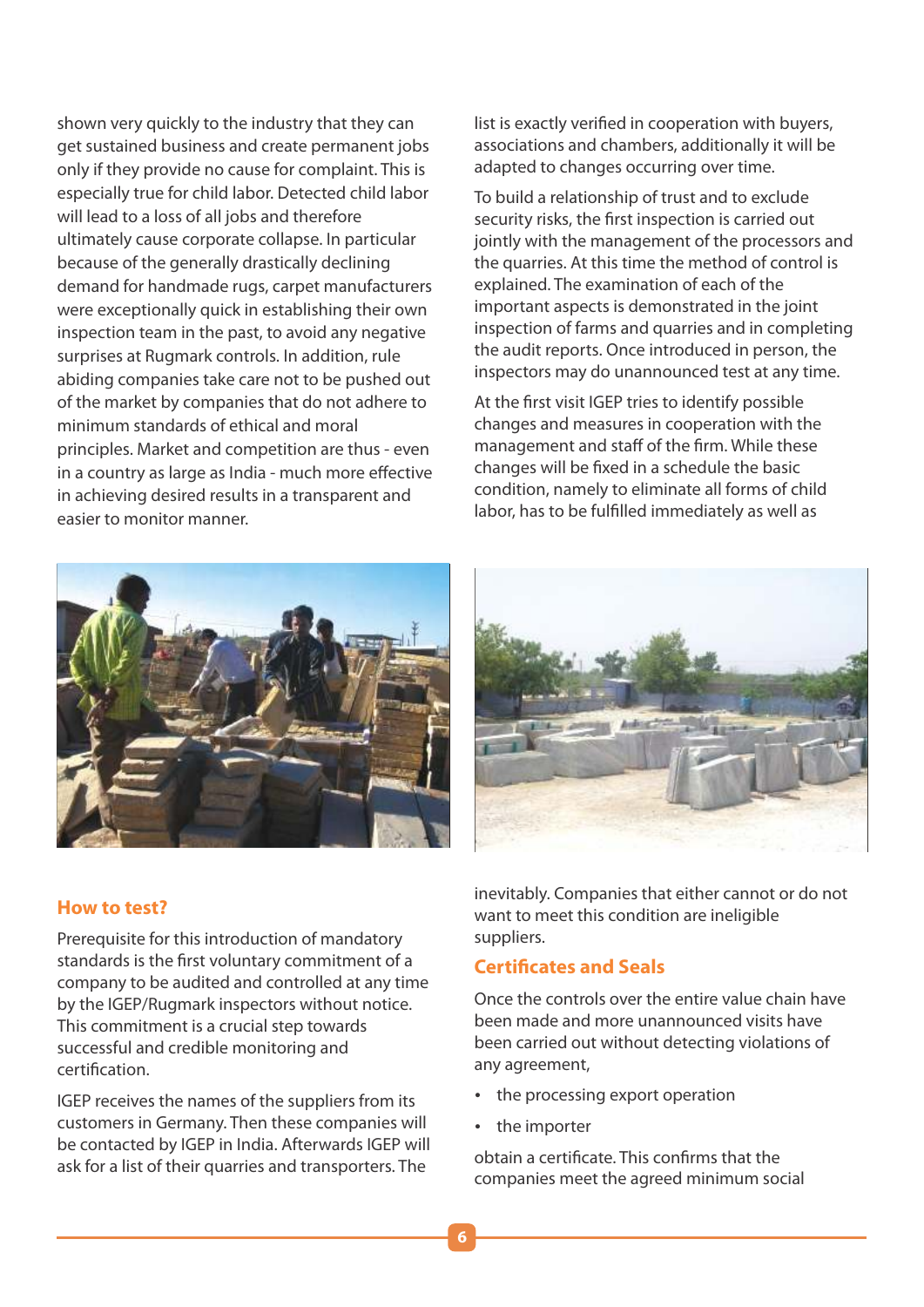requirements and do not use child labor. Its duration is limited to two years. All certified oriented program requirements with minimal administrative effort, has been established in



suppliers are reviewed in this time to ensure compliance with the criteria.

The product itself is provided with a seal prior to shipment. This is backed up with a code number containing information on suppliers and buyers, the delivery date and the control.

#### **The cost**

In order to avoid a large cost burden IGEP expands effort to the lowest possible contributions. The rate is set in a way such that the costs of regular inspections are covered and next to it - just as in Rugmark – the implementation of projects for the benefit of poor children and populations can be realized. The focus is on education and vocational training, as well as measures and health care facilities. IGEP and Rugmark are currently maintaining 10 schools and an orphanage with a school as well as an effective health center. The total number of students is 3500.

After years of experience in the carpet sector and other sectors a cost rate, that satisfies the goalcooperation with manufacturers and buyers. It is

- for buyers in Germany and other European countries at 1% of the value of exports on FOB basis
- for Indian exporters to 0.25% of the fob export amount

The members of the German initiative "Interessengemeinschaft Asiatische, Afrikanische und Lateinamerikanische Natursteine (IGN) e.V." a special group rate of 0.75 % (fob) has been agreed.



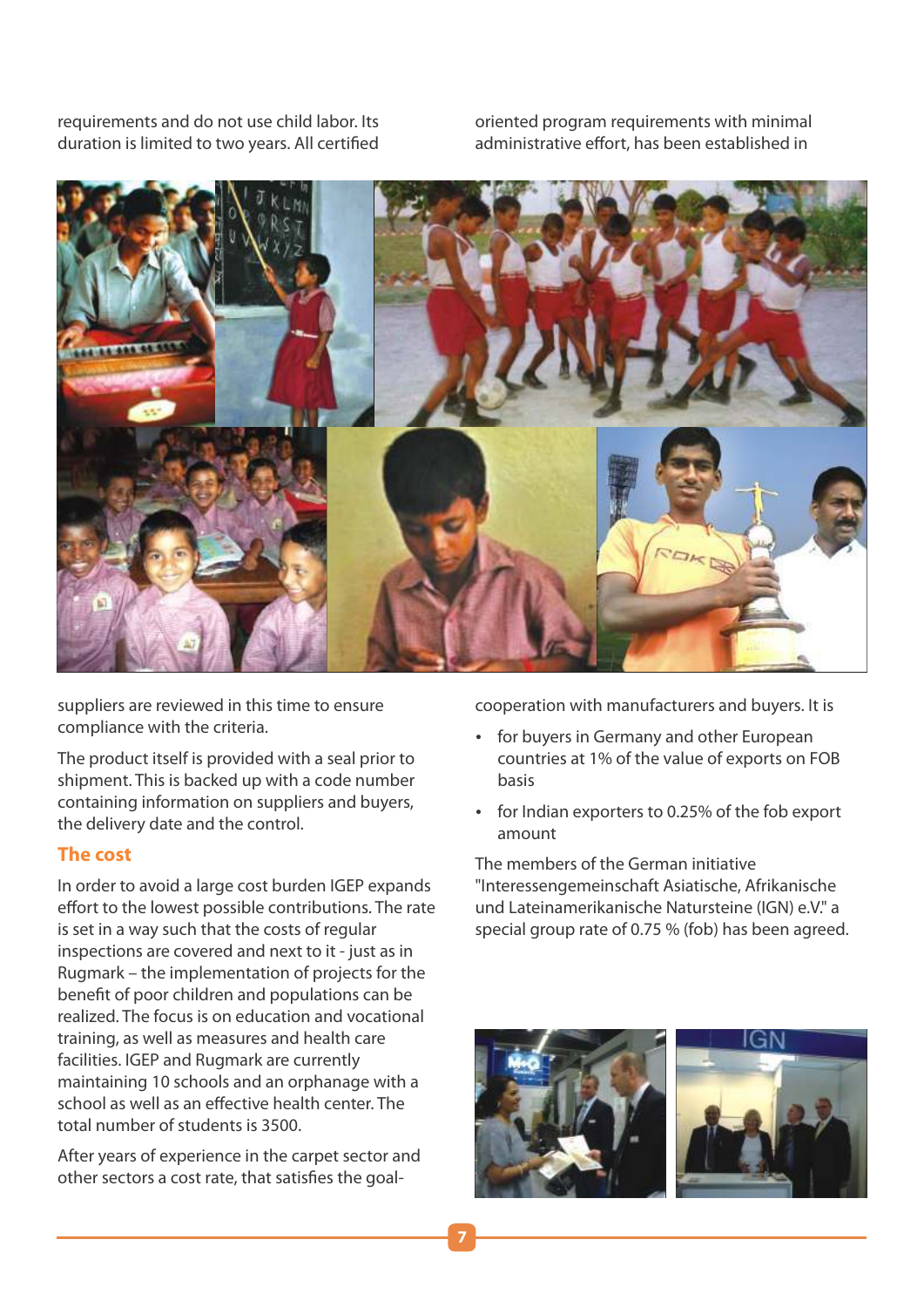# **Label/Sticker/Seal**

#### **Who and what is tested? What is sealed or sealed with a sticker?**

Concerning natural stones from India one is dealing with a large number of different products. For the stone importers the grave stones currently are undoubtedly the most important. Therefore it has to be clarified, that they were verifiably made without child labor.

In addition to the grave stones other products still play an important role.

- Grave surrounds, statues, grave slabs
- Blocks (raw)
- Tiles, floor tiles
- Plates (in exact dimensions)
- Bulk goods (for example skirting)
- Fountains and similar decoration products
- Windowsills and scuncheons
- Kitchen countertops
- Paving stones of different materials
- Garden slabs
- Slate in a variety of forms
- Sandstone products such as benches, tables, etc.

It is hardly possible, neither useful, nor cost effective to represent all these products with an individual sticker or seal of approval, etc.

**It is important that each grave, each ingot and any plate (minimum height: 2 meters by 2 meters) is provided with a sticker. For all other natural stone products, a sticker on the box, pallet or container is attached.**

#### **Who glues the seal?**

To make sure that our seal of approval is not freely traded on the market, IGEP receives a copy of the order from the purchaser (or the manufacturer). This is absolutely confidential. It should contain information about how many stickers are required.

The corresponding number of stickers will be sent

to the manufacturer by courier. He glues himself and in his full personal responsibility. This usually takes place after final acceptance on the grave stones, blocks or discs or on the packaging.

To prevent damage to the stones it is stuck at the side of a grave stone which will be covered later on. On blocks the seal is placed visible on the block and for large dimension plates and slabs, the label is glued down on a side edge or on the unpolished side.

#### **How does the seal look like?**

The seal has the form and color of the following figure:



**GEMEINSAM GEGEN KINDERARREIT** Zertifiziert www.igep.org

#### **AA/xx/11/11/000001**

Each seal has a number. It consists of four parts:

- the code for the purchaser
- a code for the supplier
- the serial number for the stone or the packaging
- $\cdot$  the date of the order

The printing as well as the insertion of the number is done by IGEP in India. This method has proved successful in the past twenty years at Rugmark. It also facilitates the payment of the agreed funding contributions by suppliers and importers.

It is important that no delivery take place without corresponding stickers.

It is up to each importer to use additional labels such as "Schools for Children" or something similar.

#### **Beginning of the sealing process**

The method of attaching/gluing the label/sticker, in order to mark certified products started in 2012.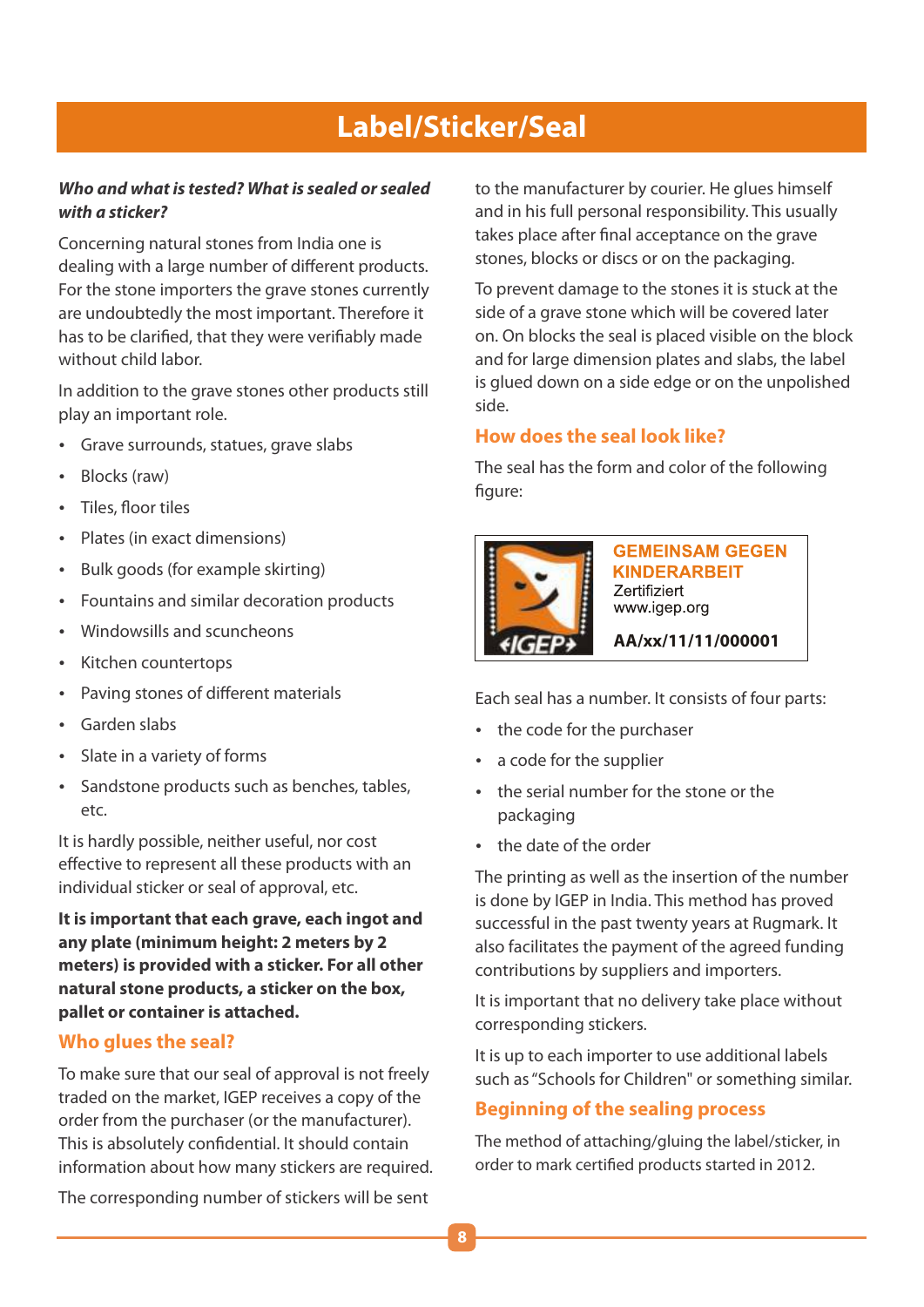### **Examples of social responsibility and its implementation in projects**

All customers place great value on child labor free extraction and production of natural stones ranging over the entire value chain. Therefore, they voluntarily accept the strict and regular monitoring of their producers and exporters. The corresponding controls relate to child labor and working conditions.

#### **They include**

- the quarries
- the processing plants
- transportation from the quarry to the processing plant
- the packaging and shipping



Currently no other organization can offer such a comprehensive and seamless system. Additionally minimum wages, hours of work and occupational safety are monitored.

The inspectors follow official internationally recognized standards such as ISO 9000 and also voluntary standards for social responsibility and environmental sustainability.

The tests themselves, as stated in the partnership agreement with the Indian manufacturers and exporters, can take place without any prior notice after the first official contact with the owners and the management. Indian natural stones with the IGEP Seal are therefore tested and found to be compliant.

The participating companies, however, are not satisfied that exploitation and child labor cannot occur alone in the monitored companies. All

importers agree that much more needs to be done for the poor and particularly for children in a poor country. Therefore, the "Interessen Gemeinschaft Natursteine e.V. ( IGN)" is involved in a number of projects together with internationally experienced partners.



#### **Poverty reduction**

#### **Health care and education with the Rugmark organization**

India's economy is, despite the global financial crisis, still very progressing. But the country with more than 1200 million people still has a long way to go. Around 300 million people live under most difficult conditions and have to survive a day with an earning of less than one euro. Especially prevalent is this startling poverty in rural areas. In many villages there is neither a doctor nor an infirmary. Diseases such as tuberculosis, malaria, dengue fever, polio, measles, diphtheria and many others can therefore be so widely prevalent as simple colds, often not diagnosed and tackled effectively. Dog and snake bites can be deadly. Those who are poor suffer the most!

Rugmark, IGEP's partner fighting against child labor for twenty years, currently maintains seven schools for the children of the poor villagers. They are located in the region Varanasi - Mirzapur – Bhadohi, one of the poorest areas in the Indian state of Uttar Pradesh. This allows more than 2000 children in need access

**\* The projects have been started with the IGN and their members. In the meanwhile, other importers and Indian manufacturers participate**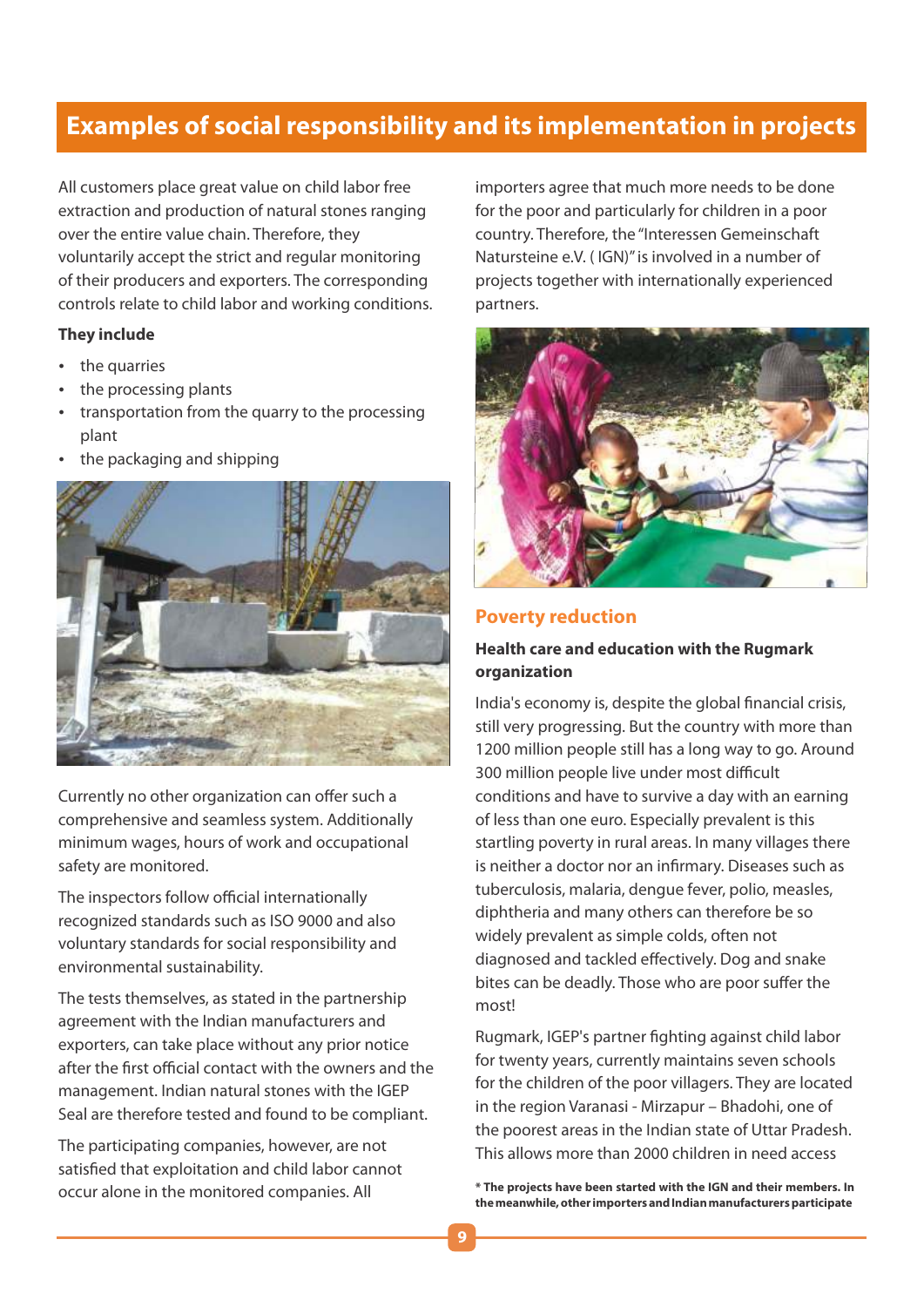to good education, free school uniforms and teaching materials. The project creates opportunities for a better future for these hapless children.



| <b>Schools</b>                  |              | <b>Number of students</b> |       |       |
|---------------------------------|--------------|---------------------------|-------|-------|
|                                 |              | <b>Boys</b>               | Girls | Total |
| Children in                     | Boarding     | 66                        | --    | 66    |
| Gopiganj/<br>Bhadohi (U.P.)     | Day scholars | 194                       | 222   | 416   |
| Primary school in Cherapur      |              | 228                       | 204   | 432   |
| Primary school in Devnathpur    |              | 259                       | 211   | 470   |
| Primary school in Handia        |              | 221                       | 193   | 414   |
| Primary school in Jagapur       |              | 178                       | 124   | 302   |
| Primary school in Barahi Nevada |              | 163                       | 212   | 375   |
| Total                           |              | 1309                      | 1166  | 2475  |
| * All schools go from class 1-8 |              |                           |       |       |

To ensure the medical care of school children, the community of interest has concluded a cooperation agreement with Rugmark. IGN bears the costs of medical care and for the operation and maintenance of an ambulance vehicle. All schools will are provided health cover, under a physicians care according to fixed a plan. Thus, investigations and any necessary treatments are carried out regularly. In addition, teachers and children are trained in measures of hygiene, so that many diseases can be prevented.

Investigations for the entire population in many villages on certain days and provision of necessary medications are planned in the coming years. This is also strongly supported by our customers. For them health care is an important precondition for the sustainable improvement of the living conditions.

In 1996 Rugmark has built the children's home "Balashrya", bringing former child laborers back to a

normal life. They are offered a home, well supported and get an education. This way they can read, play and exercise for the first time in their lives. In addition, they will be offered courses of vocational training.

Since the children's home is also available to children of poor rural workers as a school the rented building proved to be too small. Therefore it is planned to build a new larger school on a recently acquired land in the Gangetic Plain. It is currently scheduled to have eight classrooms, two of them funded by IGN. In addition it will have:

- a school library
- a possibility of systematic computer classes

It will include especially facility for teaching English, as this is the common language of administration in all regions. As sufficient language proficiency is an important precondition for access to many further education and vocational training, our companies are creating an important possibility to many poorest of the poor.



#### **Cooperation with IGEP initiatives**

Diseases often cause for unimaginably hard consequences for poor families. For example, a family man infected with tuberculosis cannot be the breadwinner anymore. The fear of infection further hinders that the mother can work and the kids go to school. And tuberculosis is only one of many infectious diseases. Therefore, many families sink into misery and lose connection to a normal life. In the vicious circle of poverty, the only direction is downward.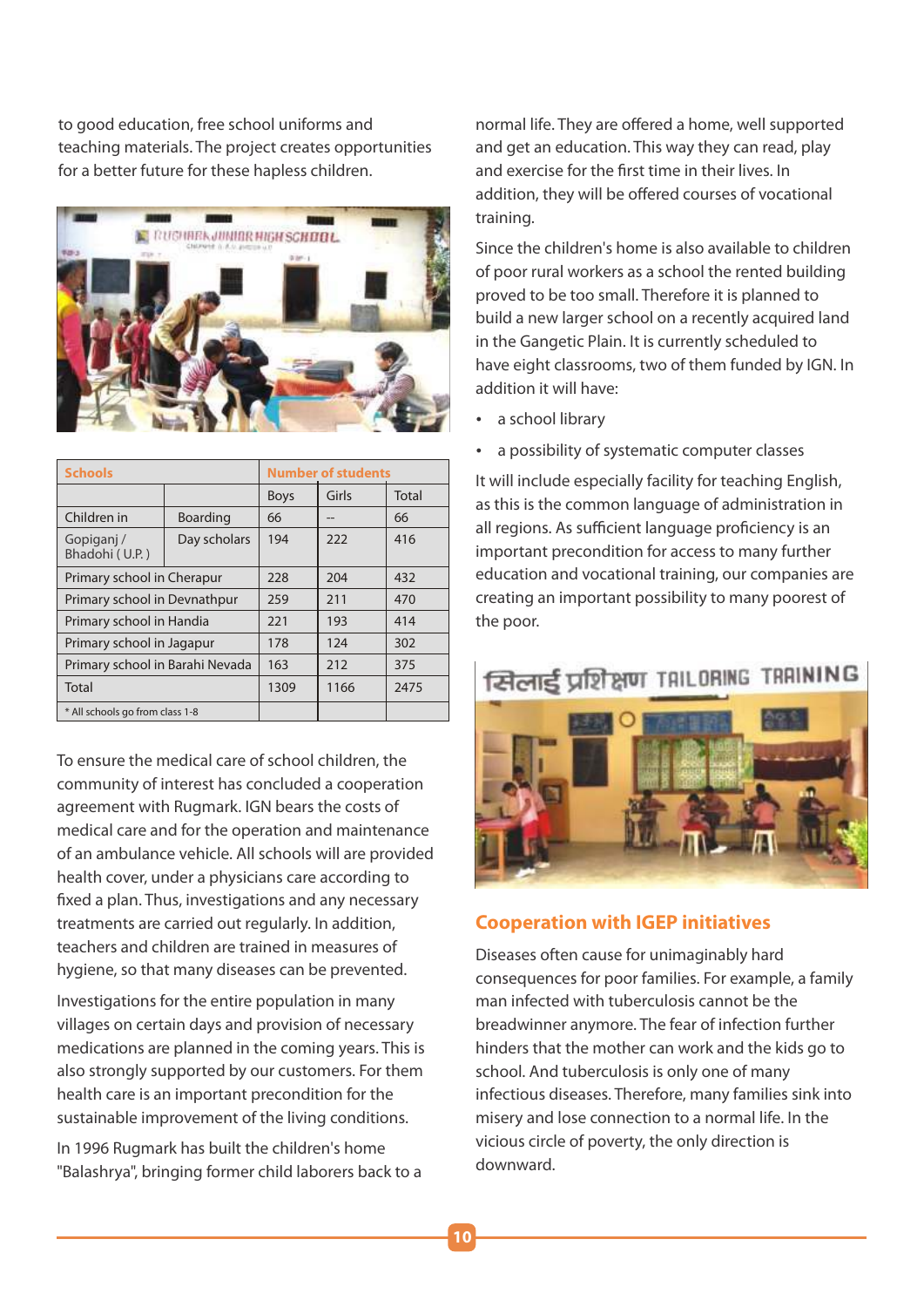In order to reopen opportunities to these people, IGEP founded the Little Keb-School in New Delhi, which is now also represented in a particularly disadvantaged region in the state of Jharkhand. Here private donors cooperated to make poor people's world liveable again. Seven teachers and supporting staff care for approximately 200 children, who have no access to schools or kindergartens otherwise. They care not only about education, but also about issues of hygiene and health. Sick parents as well are fully taken care of.



In Delhi and Jharkhand a doctor works in order to care for children and their families. Treating diseases early can and does prevent infections. The cost is fully borne by the companies.

#### **Vocational training**

All experiences in the fight against poverty show that an education for the children of the affected populations is of central importance and thus is absolutely necessary. But to be successful, it must be supplemented for certain professions through further education. This is often overlooked.

IGEP therefore concentrates its commitment in South India, where the school situation is relatively better than in the north. In order to provide assistance quickly, sustainably and effectively, it makes use of the extensive experience and contacts of CARITAS in India. In the region of Krishnagiri, the center of South Indian quarry region, it is now possible to offer vocational training of vulnerable adolescent. All training plans were developed in collaboration with Rev. Dr. Babu Joseph of Caritas India. The primary focus is set on trainings facing high demand and offering favorable future prospects. Starting back in



2011 the training program ranges from training of drivers, electricians and mechanics, technicians for the installation and repair of electrical devices and mobile phones. Courses for other professions are in process. The company in this case bears the costs for teachers, teaching materials, the accommodation and care of the trainees.



#### **School for the Blind**

Blind children are particularly disadvantaged in India. Unlike in Europe, there are few opportunities of education and integration into society for them. In order to offer them a dignified life, collaboration with the "Karnataka Welfare Association for the Blind" in Bangalore has been agreed. This way it is possible that blind children learn a job that allows for a secure and independent existence later in their lives. The program first starts with computer training. We ensure that the graduates find employment in private or public companies after their education. At this point the intense connections with CARITAS are very helpful again.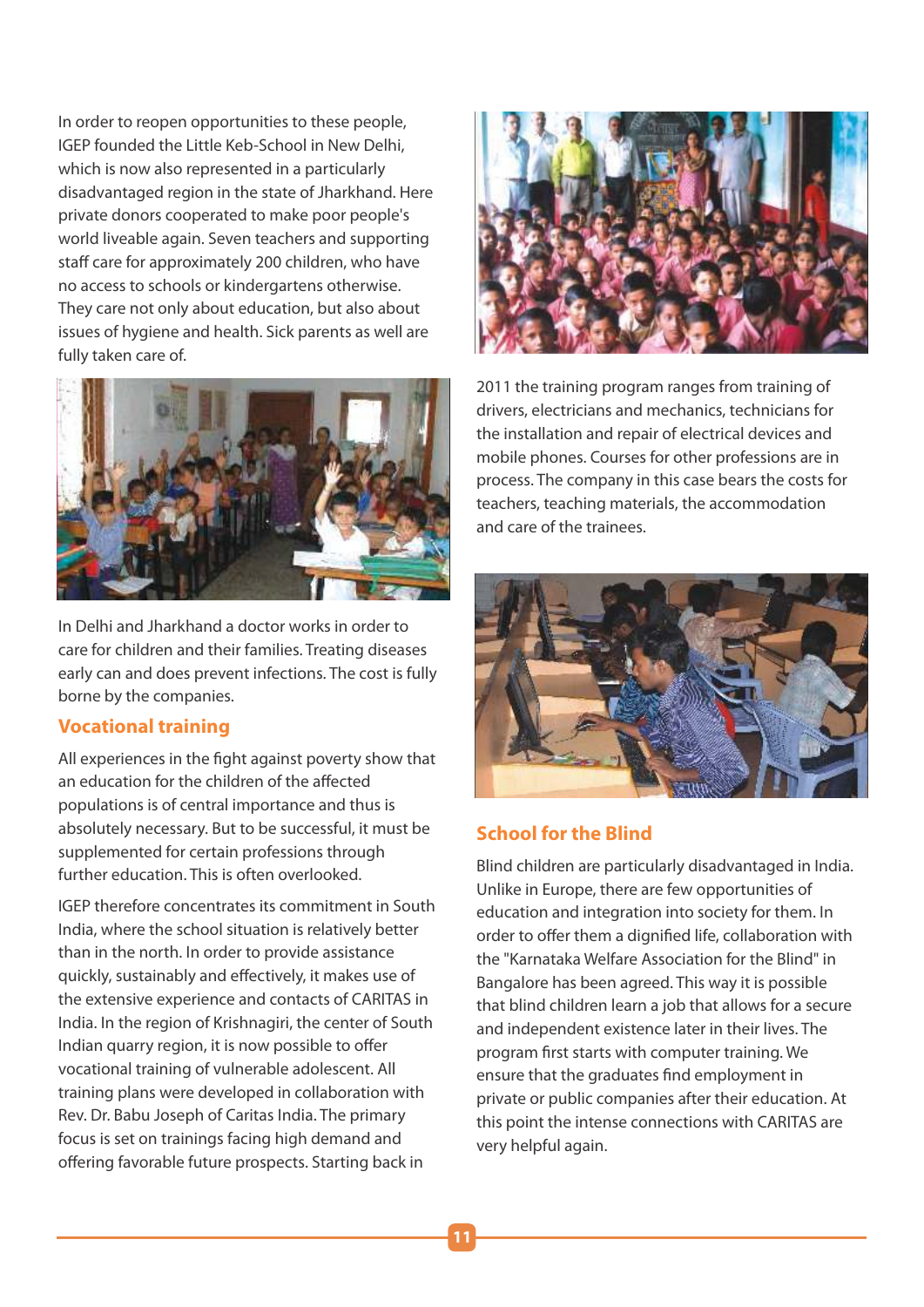# **Dr. Dietrich Kebschull**

Dr. Dietrich Kebschull (\*1940) is chairman of IGEP, which is headquartered in Gurgaon in the National Capital Region (NCR) of India (New Delhi). He studied economics in Germany and received his doctorate in 1968 with a dissertation on export promotion in Italy. His professional career began



in 1965 as a Research Assistant at the Hamburg Institute of International Economics (HWWI). He then worked as a journalist and Chief Editor of business journals and was Head of Department as well as Academic Director at the Institute for World Economics (HWWI).

Very early he specialized in the areas of foreign trade, developing countries and international marketing. In 1968 he received his first teaching assignment for Development Policy at the University of Hamburg. This was followed by guest and honorary professorships at home and abroad, including Bielefeld and New Delhi. He still has educational commitments today in Indian business schools and universities. His teaching especially focuses on issues of international trade and marketing. After numerous study visits and project assignments in Asia, Africa and Latin America, he took over the management of the Indo-German Export Promotion Program (IGEP), which was created in 1987 following a proposal of the Indian Prime Minister Rajiv Gandhi and the German Chancellor Helmut Kohl. IGEP was established as a joint program between the two governments by the Indian Ministry of Commerce (MoC)

and the German Federal Ministry for Economic Cooperation and Development (BMZ) and implemrnted by the German Society for Technical Cooperation (GTZ). After conclusion of this project, at the request of the Indian Ministry of Commerce and Industry (MoC & I) the work was further continued with the official Indian support for the IGEP Foundation as a private organization. The main goal is to promote particularly small and medium-sized enterprises in both Germany and India in foreign trade and foreign investment and to ensure the sustainability of their commitment.

The German Ministry of Economic Cooperation and Development (BMZ) appointed Dr. Kebschull as member of the Scientific Advisory Board in 1972. Beforehand he has served as a chairman at BMZ for 10 years. He also worked in his areas of expertise as senior special adviser for international organizations such as UNDP, UNCTAD , UNIDO, the European Commission , the World Bank and the IMF. He worked for many years as a member of the Planning Commission of the Konrad Adenauer Foundation and the Special Committee of the Federation for Development Policy in Bonn.

In his current position as Chairman of IGEP he continues the eighteen years of project work as a governmental organization. It still focuses on improving the trade and investment relations between India and Germany, other European countries as well as selected developing countries

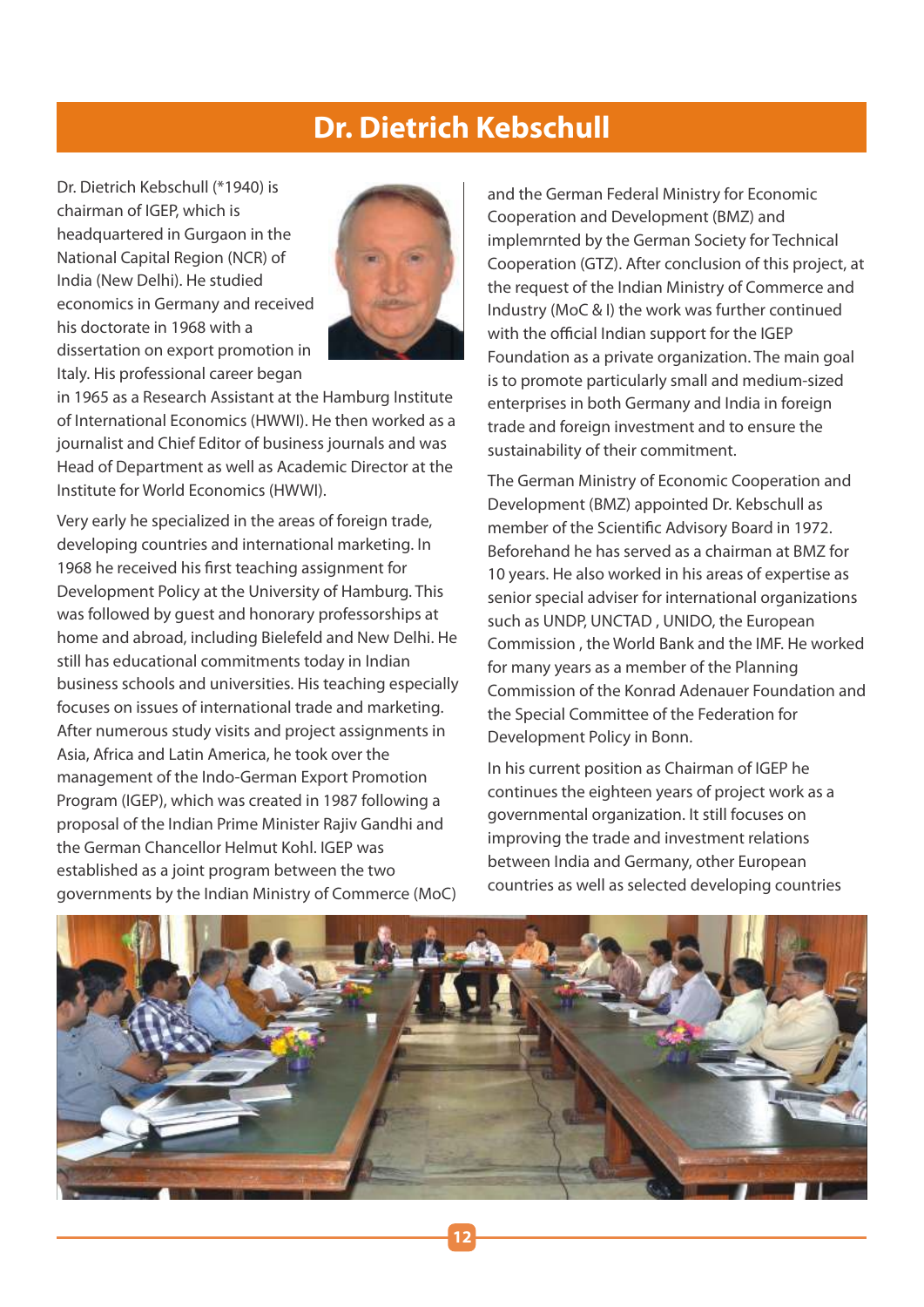and emerging markets. The priority of IGEP is to advise small and medium sized companies in all questions to improve their competitiveness, including establishment of subsidiaries and partnership companies. On behalf of the country's Ministry of Economy, Transport and Innovation (MWVI) he represents the economic concerns for SMEs of the Free and Hanseatic City of Hamburg and the federal state of Schleswig Holstein in India. Concerning the latter he represents the WTSH Business and Technology Transfer GmbH in Kiel. In this capacity, he directs the Hamburg and Schleswig - Holstein Business Centre in Gurgaon, in the Capital Region of New Delhi. As IGEP chairman, he also is an official representative in India of the Business Social Compliance Initiative – BSCI of the European Foreign Trade Association (FTA) in Brussels.



In addition, he serves on the board of the RUGMARK organization as a freelance consultant. He is a founding chairman of this institution, established at the beginning of the 90's, whose aim is to secure and promote the manufacture and export of Indian carpets without child labor.

During his time in India he supported about 4,000 Indian and German companies on all aspects of export. He planned and organized more than 500 trade fairs in India and abroad. He participated in the founding of over 50 joint ventures and subsidiaries. Consequently he helped a large number of mediumsized companies to enter the market in India and EU states.

His supporting role in the establishment of design and quality verification institutions in India, often in collaboration with German and other international institutions, proved very successful. This way

sustainable cooperation could be promoted. He is still a member of the Executive Board of the National Institute for Design and development of the footwear industry, the product and development center of the Indian jewelry industry and several private institutions.

While the focus was initially placed primarily on marketing, product quality, management and design in the field of export and investment promotion, Dr. Kebschull recognized very early the importance of key issues of social standards and environmental protection and its importance for producers, consumers and for international competitiveness. He



played a key role in the Indian economy regarding sector regulations to avoid negative effects of sanctions due to European and American regulations. He initiated the RUGMARK system opposing illegal child labor since the beginning of the 90's. This way the imminent collapse of industrial carpet production could be effectively prevented. To this day, more than 15 million rugs carrying the RUGMARK label have been exported.

Dr. Kebschull's and therefore IGEP's efforts to enforce the German ban on the use of penta chloro phenol (PCP) as well as other much broader laws prohibiting the use of harmful and carcinogenic dyes, formaldehyde, nickel, heavy metals, mercury, etc. have been very successful. Removing technical barriers to trade (TBT) and the introduction of sanitary and phyto-sanitary standards (SPS), the IGEP consultancy continues to play a prominent role under his leadership.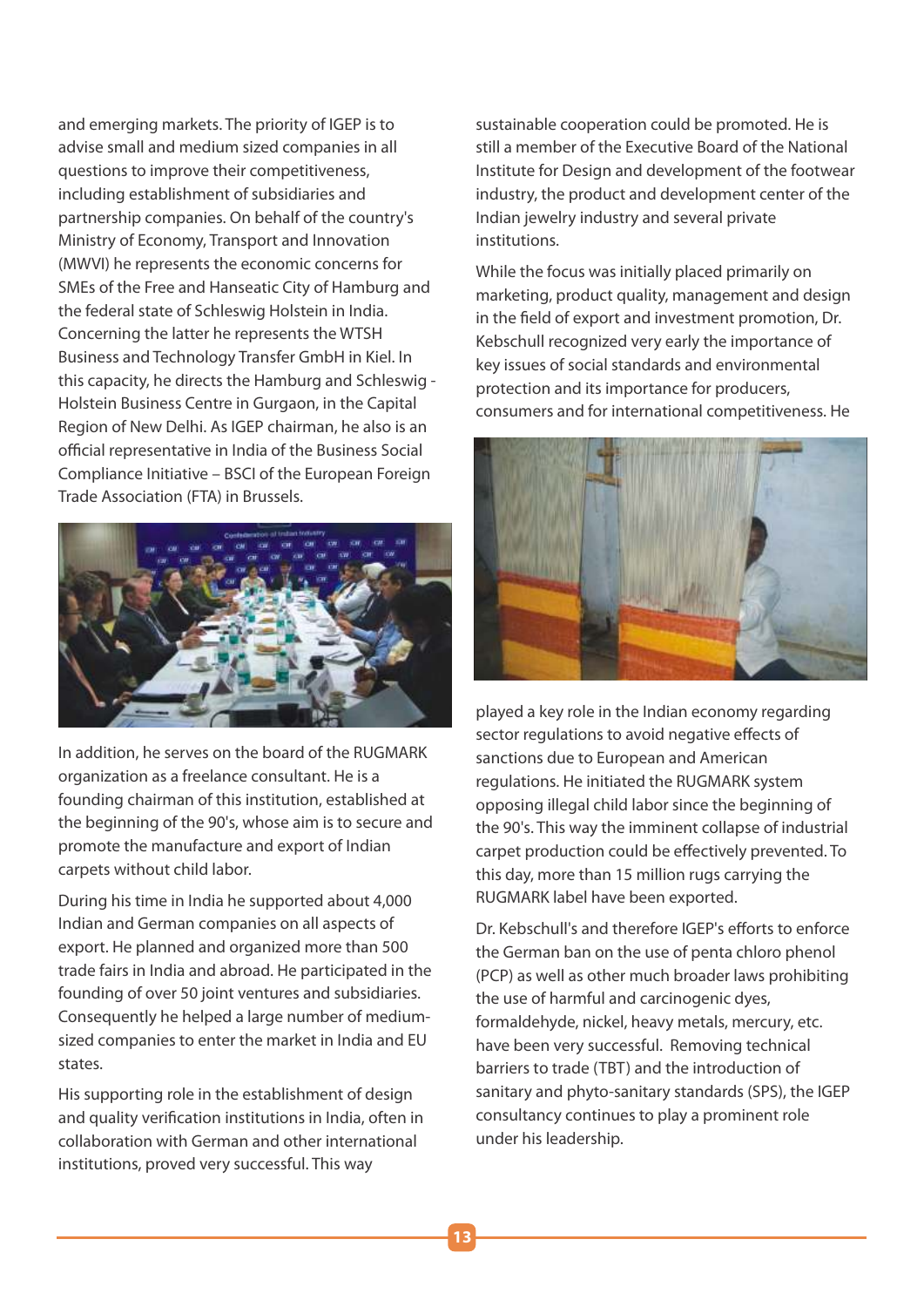In addition IGEP introduced an Indian expression of the ISES 2000/2020 standard in the mid-90's. The ISES standard is referred to as the predecessor of SA 2000. The ISES standards form a basis for the "Initiative for social acceptability" (Business Social Compliance Initiative) of the International Foreign Trade association (Foreign Trade Association FTA) in Brussels since the first test projects in the Indian textile and leather industry have been realized. Since then, the standards for social and environmental sustainability in areas such as carpets, leather goods, crafts, jewelry, natural stone, mica, textiles, clothing and many other sectors have been successfully introduced.

IGEP connects trade and investment promotion as well as environmental and social responsibility with a variety of social activities and programs that are funded by exporters, importers and other companies in the private sector. Through the initiative RUGMARK six schools and an orphanage with a boarding home were launched. In the Varanasi - Mirzapur - Badhodi region in Uttar Pradesh they are open to children of weavers and other poorer classes. Currently about 2,500 children attend these institutions.

In addition, so-called "Little Keb-Schools" were built in New Delhi and Jharkhand. To date, three such schools for the poorest strata of the population have been created, and more are planned. A recognized education as well as basic courses of vocational training is offered in all facilities.

Moreover regarding health care appropriate measures for special cases, epidemic prevention and treatment are provided.

Dr. Kebschull has been honored and awarded by export promotion agencies for Handicrafts, carpets and jewelry, the design and development institute of the footwear industry (Noida) and the Central Leather Research Institute in Chennai.

In 1995 he was awarded in recognition of his outstanding work and achievements for India's economic development and international cooperation, the Federal Cross of Merit of the Federal Republic of Germany.

Dr. Kebschull's social commitment also involves the Rotary Club of Delhi Midtown, where he served as president in 1997/98, so far the only German in India to hold thia position. Afterwards he continued to attend various social functions.

His professional activity priorities are reflected in many of his publications. He is author and co-author of 21 books and has written more than 40 feasibility studies. More than 200 papers in scientific journals and a further 500 shorter representations in newspapers and business magazines bear his name.

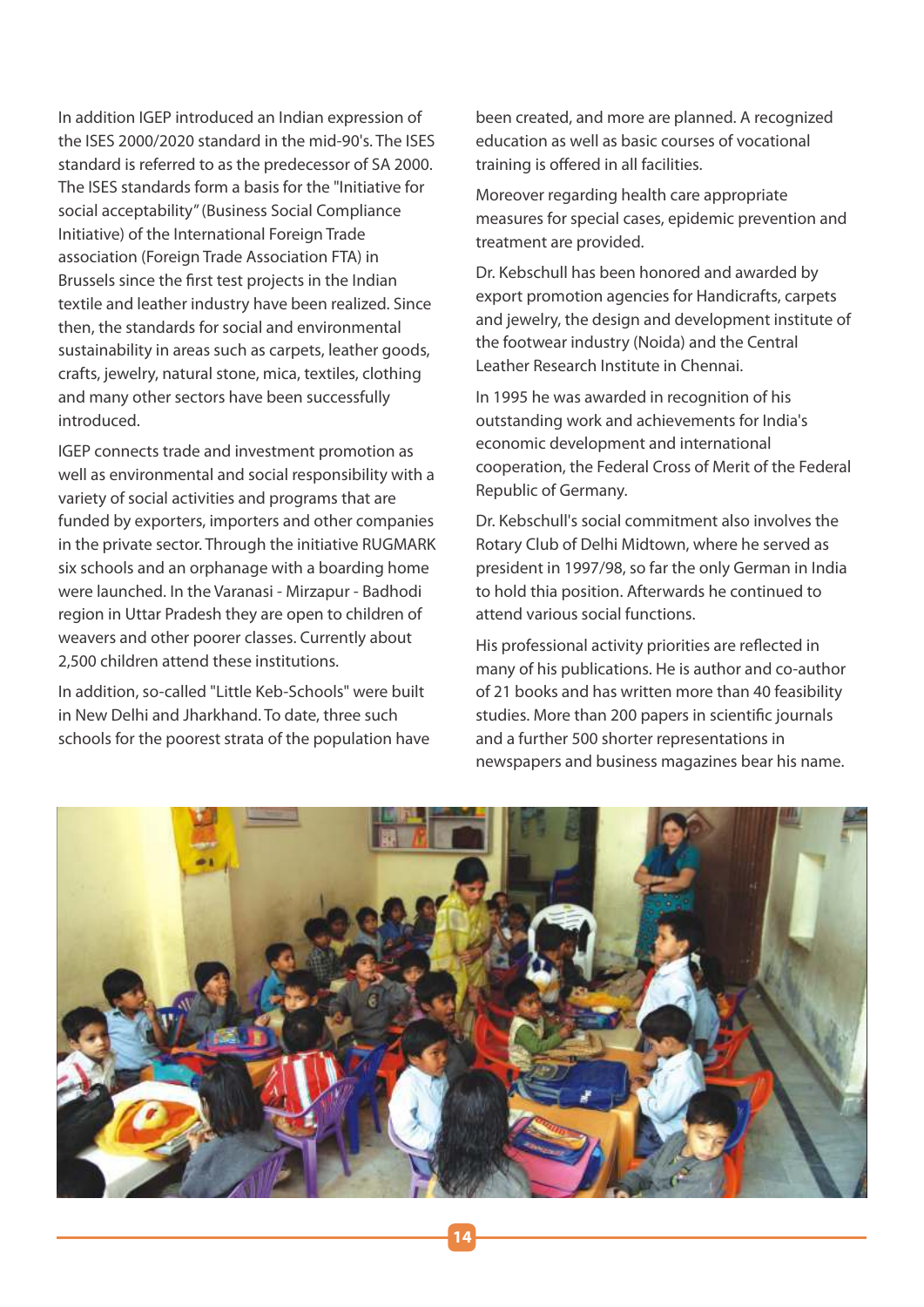